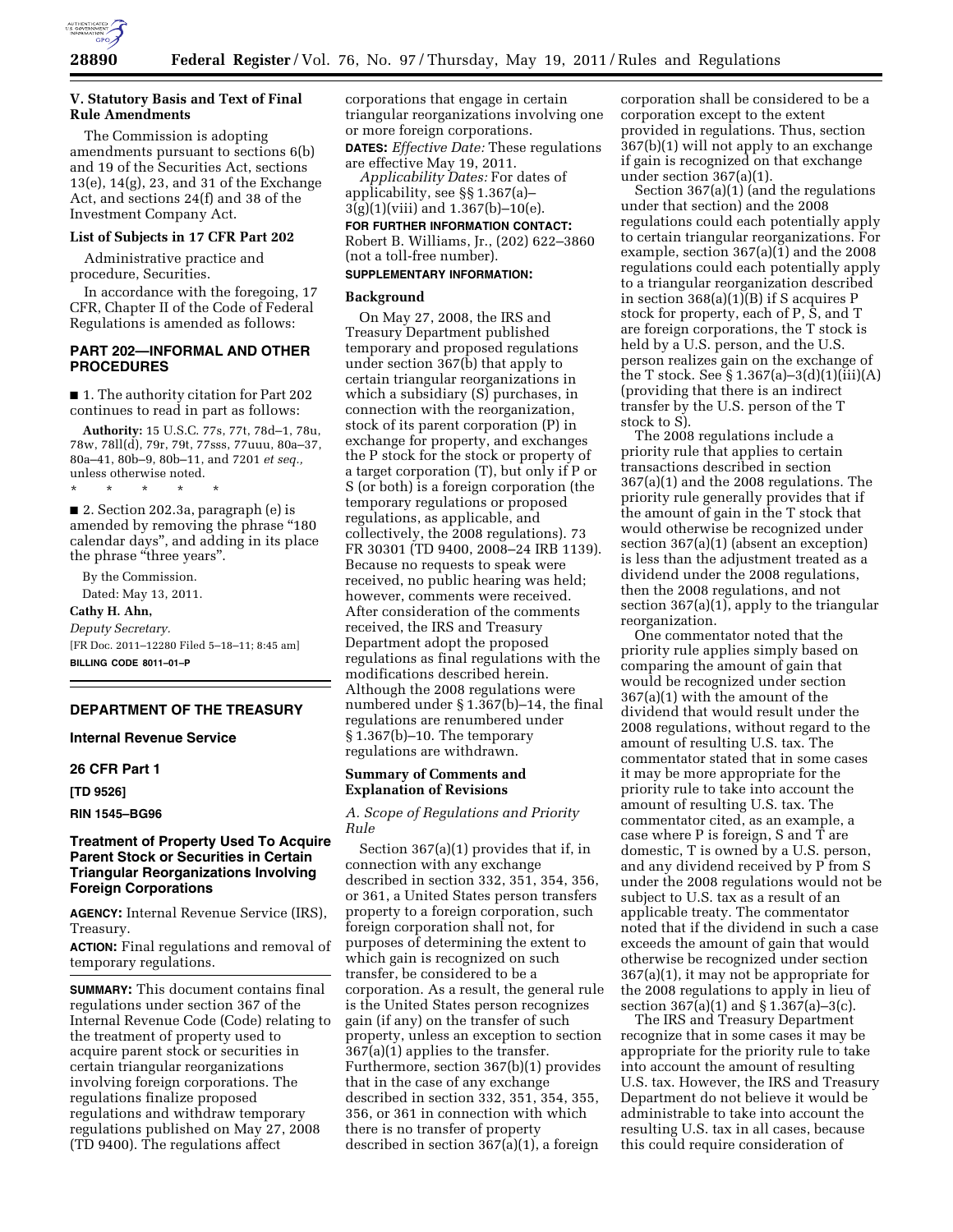numerous tax attributes of various parties, including P, S, and the shareholders of T. To address this concern, the scope of the final regulations is modified such that the final regulations do not apply in two additional cases. First, the final regulations do not apply if P and S are foreign corporations and neither P nor S is a controlled foreign corporation (within the meaning of  $\S 1.367(b) - 2(a)$ ) immediately before or immediately after the triangular reorganization. Second, the final regulations do not apply if: (1) P is a foreign corporation; (2) S is a domestic corporation; (3) P's receipt of a dividend from S would not be subject to U.S. tax under either section 881 (for example, by reason of an applicable treaty) or section 882; and (4) P's stock in S is not a United States real property interest (within the meaning of section 897(c)).

In addition, the final regulations modify the scope of the 2008 regulations to include the acquisition by S, in exchange for property, of P securities that are used to acquire the stock, securities, or property of T in the triangular reorganization, but only to the extent the P securities are treated by T shareholders or securityholders as "other property" under section 356(d). The scope was expanded to include P securities because the acquisition of P securities by S for property presents the same repatriation concerns as the acquisition of P stock by S for property. Furthermore, the scope of the 2008 regulations is modified to provide that the final regulations apply to the acquisition by S, in exchange for property, of P stock to the extent such P stock is received by T shareholders or securityholders in an exchange to which section 354 or 356 applies.

Finally, the final regulations modify the priority rule contained in the 2008 regulations in three ways. First, the priority rule is modified to include exchanges of T securities as well as T stock. Second, the priority rule is modified to compare the amount of gain that would be recognized under section 367(a)(1) with not only the amount of the deemed dividend but also the amount of any gain (applying section 301(c)(1) and (3), respectively). Third, the priority rule is modified to clarify its application by providing separate priority rules in § 1.367(a)–3(a) and § 1.367(b)–10.

Thus, under the § 1.367(a)–3(a) priority rule, as modified, if the amount of gain in the T stock or securities that would otherwise be recognized by the T shareholders or securityholders under section 367(a)(1) (without regard to any exceptions to section  $367(a)(1)$  is less

than the sum of the amount of deemed dividend and the amount of gain (applying section  $301(c)(1)$  and  $(3)$ , respectively) under the final regulations, section 367(a)(1) does not apply to the section 354 or 356 exchange by the T shareholders or securityholders of the T stock or securities for P stock or securities. Under the § 1.367(b)–10 priority rule, if the amount of gain recognized by the T shareholders or securityholders under section 367(a)(1) (taking into account any exception to section 367(a)(1) that is applied) on the section 354 or 356 exchange of T stock or securities exceeds the sum of the amount of deemed dividend and the amount of gain (applying section 301(c)(1) and (3), respectively) if the final regulations otherwise applied to the triangular reorganization, then the final regulations do not apply.

# *B. Application If T Is Unrelated to P or S*

The 2008 regulations apply regardless of whether T is related to P or S. Some commentators asserted that the 2008 regulations should not apply if T is unrelated to P or S because there is no reduction in S's net worth (that is, S replaces its cash with an equal amount of P stock). The commentators further stated that, unlike transactions in which T is related to P or S, the consideration paid for an unrelated T is delivered outside of the P group. The commentators also noted that if T is unrelated to P and S, the transaction is distinguishable from a transaction subject to section 304, the application of which may result in a distribution even if the value of the distributing corporation is not diminished as a result of the transaction.

The IRS and Treasury Department believe that transactions in which T is unrelated to P and S present the same concerns, because S's purchase of P stock (or P securities under the final regulations) in the context of a reorganization allows for a transfer of property from S to P that has the effect of a distribution regardless of whether T is related to P or S prior to the transaction. Accordingly, the comment was not adopted.

#### *C. Adjustments Having the Effect of a Distribution or Contribution*

If the 2008 regulations apply to a triangular reorganization, adjustments are made under section 367(b) having the effect of a distribution of property from S to P under section 301 (deemed distribution). In certain cases, the 2008 regulations similarly provide that adjustments are made under section 367(b) that have the effect of a

contribution of property by P to S (deemed contribution). The 2008 regulations also provide for collateral adjustments to be made to take into account the deemed distribution and deemed contribution.

Some commentators questioned the extent to which these adjustments should be made. In response to these comments, the final regulations make clear that the adjustments are made based on a distribution or contribution of a notional amount, and therefore without the recognition of any built-in gain or loss on the distribution of such notional amount. The notional amount is equal to the amount of money transferred and liabilities assumed plus the fair market value of other property transferred, in connection with the triangular reorganization, by S in exchange for the P stock or securities used to acquire the stock, securities or property of T. In addition, the final regulations clarify that the adjustments that have the effect of a deemed distribution or deemed contribution do not affect the characterization of the actual transaction as provided under applicable tax provisions. Thus, for example, if S uses property with a builtin gain to acquire P stock from P, S's exchange of the property for P stock is not affected by the regulations. Instead, the regulations require adjustments based on a deemed distribution and deemed contribution of the notional amount that occur apart from, and in addition to, S exchanging the built-in gain property for the P stock. Accordingly, S would not recognize gain under section 311(b) with respect to the notional amount. Furthermore, S's exchange of the property would continue to be treated as an exchange subject to section 1001 in which S recognizes the built-in gain.

### *D. Timing Rules for Deemed Distributions*

The 2008 regulations provide rules that address the timing of the deemed distribution resulting from the application of the general rule. The 2008 regulations contain separate timing rules for transactions involving acquisitions of P stock from P and for acquisitions of P stock from persons other than P. The IRS and Treasury Department do not believe separate timing rules are necessary. Thus, the final regulations combine the two timing rules set forth in the 2008 regulations into a single rule that applies regardless of the person from whom the P stock or securities are acquired.

The 2008 regulations also contain a special timing rule if P does not control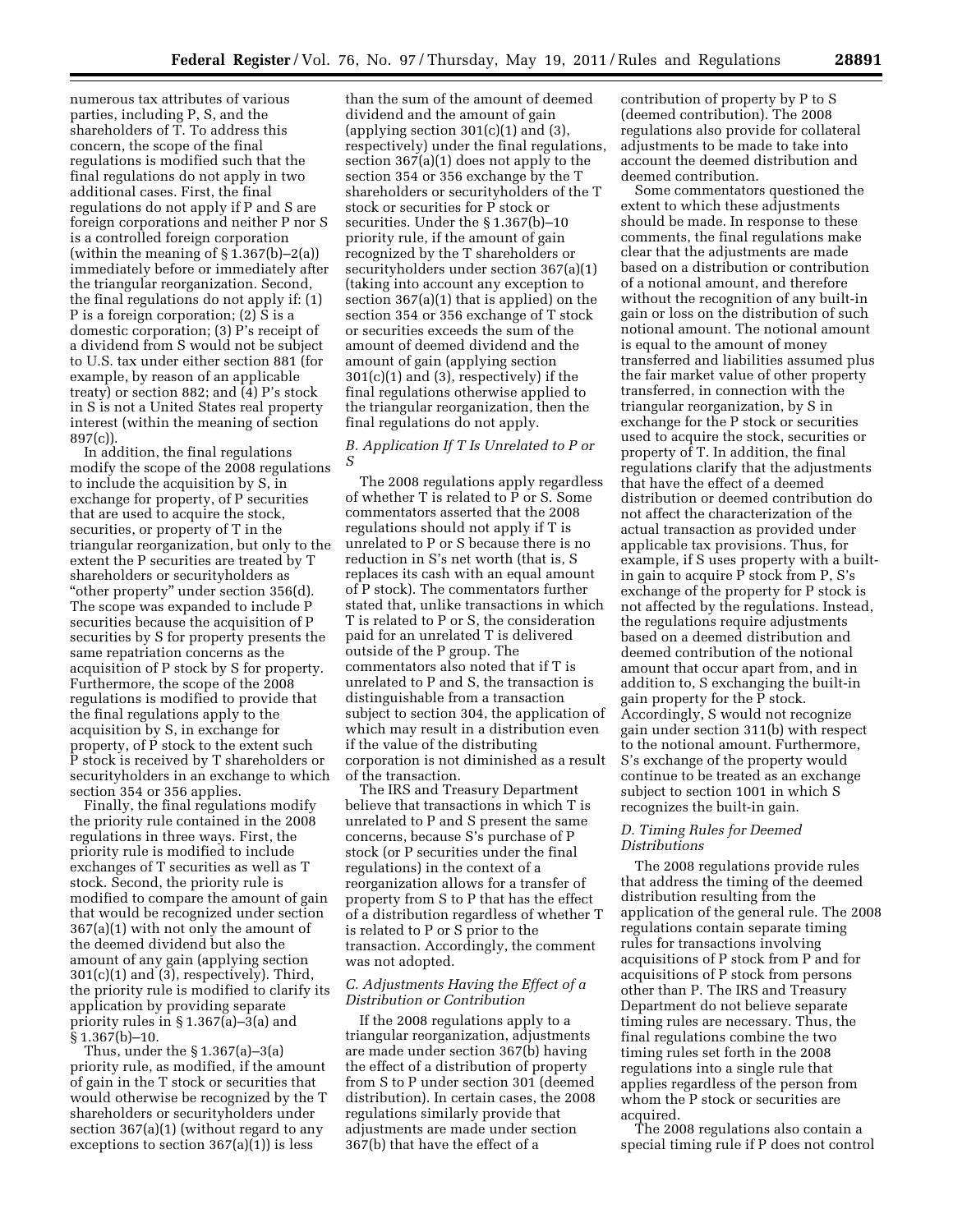S at the time S purchases the P stock. The final regulations retain the special timing rule contained in the 2008 regulations that applies if P does not control S at the time S purchases the P stock or securities.

#### *E. Other Modifications*

#### 1. Definition of Property

The definition of property in the 2008 regulations is modified in the final regulations to include rights (for example, options) to acquire S stock to the extent such rights are used by S to acquire P stock or securities from a person other than P.

2. Deemed Contribution When S Acquires P Stock From P

The 2008 regulations contain a deemed contribution rule only where S acquires P stock from persons other than P. The final regulations provide a similar rule in cases where S acquires the P stock or securities from P.

#### 3. Section 1.367(a)–3(a)

In addition to including a priority rule in § 1.367(a)–3(a), the final regulations modify the format and organization of § 1.367(a)–3(a). The final regulations also clarify § 1.367(a)–3(a) to provide that exchanges that are subject to section 367(a)(1) (absent an applicable exception) result in the recognition of gain, as opposed to being ''treated as a taxable exchange'' (as is provided in the current regulations).

### **Effective/Applicability Dates**

These final regulations apply to transactions occurring on or after May 17, 2011. For transactions that occur prior to May 17, 2011, see § 1.367(b)– 14T as contained in 26 CFR part 1 revised as of April 1, 2011.

#### **Special Analyses**

It has been determined that this Treasury decision is not a significant regulatory action as defined in Executive Order 12866. Therefore, a regulatory assessment is not required.

It is hereby certified that these regulations will not have a significant economic impact on a substantial number of small entities. Accordingly, a regulatory flexibility analysis under the Regulatory Flexibility Act (5 U.S.C. chapter 6) is not required. This certification is based on the fact that the regulations will primarily affect large multi-national corporations that engage in triangular reorganizations subject to the regulations. The regulations apply to triangular reorganizations, involving one or more foreign corporations, to the extent that, in connection with the reorganization, the acquiring

corporation purchases, in exchange for property, all or a portion of the stock or securities used to acquire the stock, securities or property of the target corporation. Therefore, the IRS and Treasury Department expect only a de minimis number of small business entities to be subject to the regulations. Pursuant to section 7805(f) of the Code, this regulation has been submitted to the Chief Counsel for Advocacy of the Small Business Administration for comment on its impact on small business.

### **Drafting Information**

The principal author of these regulations is Robert B. Williams, Jr. of the Office of Associate Chief Counsel (International). However, other personnel from the IRS and Treasury Department participated in their development.

#### **List of Subjects in 26 CFR Part 1**

Income taxes, Reporting and recordkeeping requirements.

### **Adoption of Amendments to the Regulations**

Accordingly, 26 CFR part 1 is amended as follows:

### **PART 1—INCOME TAXES**

■ **Paragraph 1.** The authority citation for part 1 is amended by removing the entries for  $\S$  1.367(a)-3T(b)(2)(i)(C) and 1.367(b)–14T, revising the entry for § 1.367(a)–3, and adding an entry for § 1.367(b)–10 in numerical order to read, in part, as follows:

**Authority:** 26 U.S.C. 7805 \* \* \*. Section 1.367(a)–3 also issued under 26 U.S.C. 367(a). Section 1.367(b)–10 also issued under 26 U.S.C. 367(b). \*

■ **Par. 2.** Section 1.367(a)–3 is amended by revising paragraph (a), removing paragraph (g)(1)(vii), redesignating paragraph (g)(1)(viii) as paragraph (g)(1)(vii) and adding new paragraph (g)(1)(viii) to read as follows:

### **§ 1.367(a)–3 Treatment of transfers of stock or securities to foreign corporations.**

(a) *In general*—(1) *Overview.* This section provides rules concerning the transfer of stock or securities by a U.S. person to a foreign corporation in an exchange described in section 367(a)(1). In general, a transfer of stock or securities (including an indirect stock transfer described in paragraph (d) of this section) by a U.S. person to a foreign corporation that is described in section 351, 354 (including a section 354 exchange pursuant to a reorganization described in section 368(a)(1)(B)), 356, or section 361(a) or

(b) is subject to section 367(a)(1). Therefore, gain is recognized on such a transfer unless one of the exceptions set forth in paragraph (a)(2) of this section (regarding general exceptions for certain exchanges of stock or securities), paragraph (b) of this section (regarding transfers of foreign stock or securities), paragraph (c) of this section (regarding transfers of domestic stock or securities), or paragraph (e) of this section (regarding transfers of stock or securities in a section 361 exchange) applies to the transfer. For rules applicable when, pursuant to section 304(a)(1), a U.S. person is treated as transferring stock of a domestic or foreign corporation to a foreign corporation in exchange for stock of such foreign corporation in a transaction to which section 351(a) applies, see § 1.367(a)–9T.

(2) *Exceptions for certain exchanges of stock or securities.* Unless otherwise provided, the following exchanges are not subject to section 367(a)(1) and therefore gain is not recognized under section 367(a)(1).

(i) *Section 368(a)(1)(E) reorganizations.* In an exchange under section 354 or 356, a U.S. person exchanges stock or securities of a foreign corporation in a reorganization described in section 368(a)(1)(E).

(ii) *Certain section 368(a)(1) asset reorganizations.* In an exchange under section 354 or 356, a U.S. person exchanges stock or securities of a domestic or foreign corporation pursuant to an asset reorganization that is not treated as an indirect stock transfer under paragraph (d) of this section. See paragraph (d)(3) *Example 16* of this section. For purposes of this section, an *asset reorganization* is defined as a reorganization described in section 368(a)(1) involving a transfer of property under section 361.

(iii) *Certain reorganizations described in sections 368(a)(1)(A) and (a)(2)(E).* If, in an exchange described in section 361, a domestic merging corporation transfers stock of a controlling corporation to a foreign surviving corporation in a reorganization described in section 368(a)(1)(A) and (a)(2)(E), the stock of the controlling corporation transferred in such section 361 exchange is not subject to section 367(a)(1) if the stock of the controlling corporation is provided to the merging corporation by the controlling corporation pursuant to the plan of reorganization. However, a section 361 exchange of other property, including stock of the controlling corporation not provided by the controlling corporation pursuant to the plan of reorganization, by the domestic merging corporation to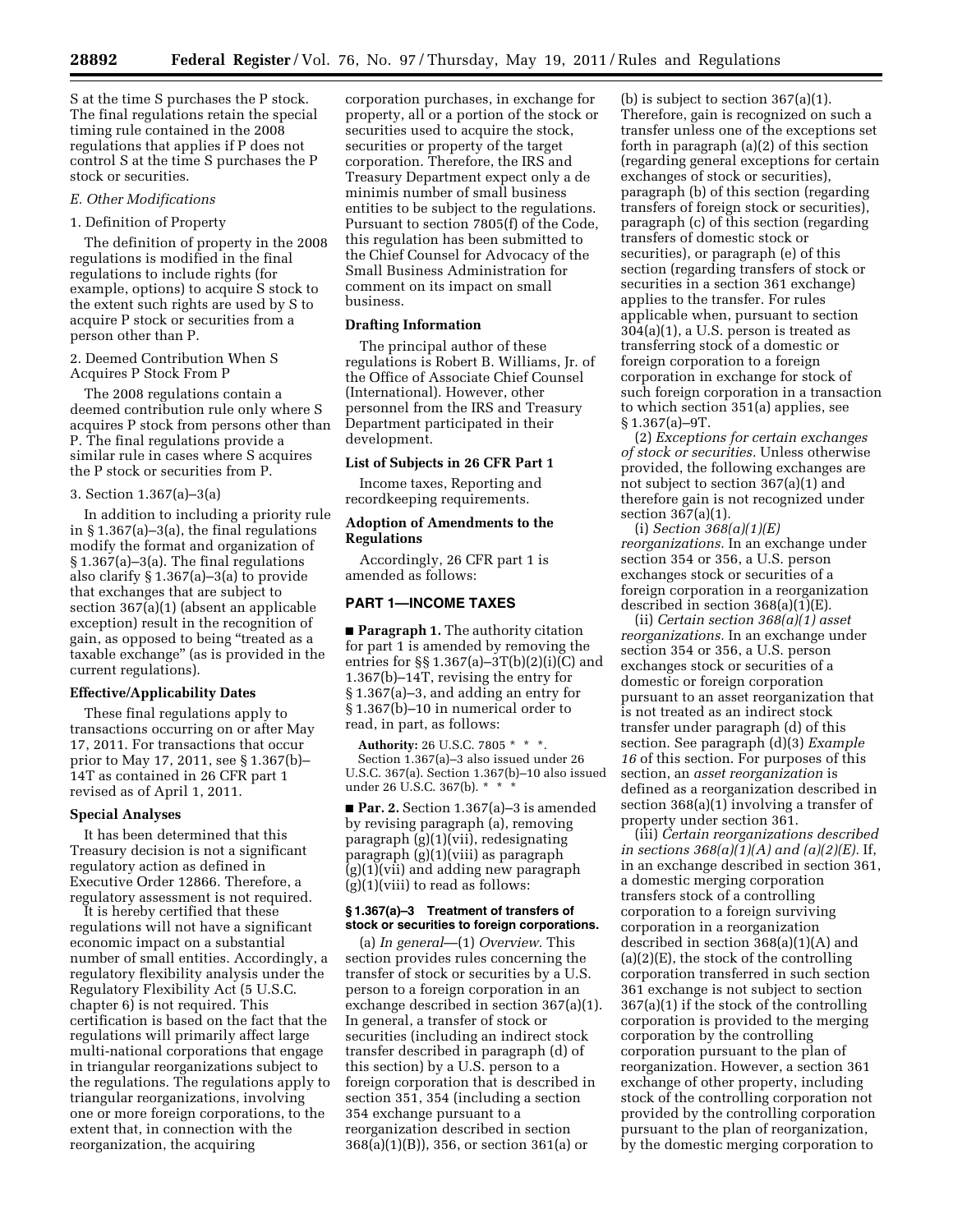the foreign surviving corporation pursuant to such a reorganization is described in section 367(a)(1) and therefore subject to section 367(a)(1) unless an exception to section 367(a)(1) applies.

(iv) *Certain triangular reorganizations described in § 1.367(b)–10.* If, in an exchange under section 354 or 356, one or more U.S. persons exchange stock or securities of  $\overline{T}$  (as defined in § 1.358–  $6(b)(1)(iii)$  in connection with a transaction described in § 1.367(b)–10 (applying to certain acquisitions of parent stock or securities for property in triangular reorganizations), section 367(a)(1) shall not apply to such U.S. persons with respect to the exchange of the stock or securities of T if the condition specified in this paragraph (iv) is satisfied. The condition specified in this paragraph (iv) is that the amount of gain in the T stock or securities that would otherwise be recognized under section 367(a)(1) (without regard to any exceptions thereto) pursuant to the indirect stock transfer rules of paragraph (d) of this section is less than the sum of the amount of the deemed distribution under § 1.367(b)–10 treated as a dividend under section 301(c)(1) and the amount of such deemed distribution treated as gain from the sale or exchange of property under section 301(c)(3). See § 1.367(b)–10(a)(2)(iii) (providing a similar rule that excludes certain transactions from the application of § 1.367(b)–10).

(3) *Cross-references.* For rules regarding other indirect or constructive transfers of stock or securities subject to section 367(a)(1) (unless an exception applies) see § 1.367(a)–1T(c). For additional rules regarding a transfer of stock or securities in an exchange described in section 361(a) or (b), see section 367(a)(5) and any regulations under that section. For special basis and holding period rules involving foreign corporations that are parties to certain triangular reorganizations under section 368(a)(1), see § 1.367(b)–13. For additional rules relating to certain nonrecognition exchanges involving a foreign corporation, see section 367(b) and the regulations under that section. For rules regarding reporting requirements with respect to transfers described under section 367(a), see section 6038B and the regulations thereunder. For rules related to expatriated entities, see section 7874 and the regulations thereunder.

- \* \* \* \* \*
	- (g) \* \* \*
- $(1) * * * *$

(viii) Paragraph (a)(2)(iv) of this section applies to exchanges occurring

on or after May 17, 2011. For exchanges that occur prior to May 17, 2011, see  $\S 1.367(a) - 3T(b)(2)(i)(C)$  as contained in 26 CFR part 1 revised as of April 1, 2011.

\* \* \* \* \*

# **§ 1.367(a)–3T [Removed]**

■ **Par. 3.** Section 1.367(a)–3T is removed.

■ **Par. 4.** Section 1.367(b)–0 is amended by:

■ 1. Revising the introductory text.

■ 2. Removing the entry for § 1.367(b) 2(d)(3)(ii), and redesignating the entries for  $\S 1.367(b) - 2(d)(3)(iii)$ , (d)(3)(iii)(A), and  $(d)(3)(iii)(B)$  as  $\S 1.367(b) - 2(d)(3)(ii)$ ,  $(d)(3)(ii)(A)$ , and  $(d)(3)(ii)(B)$ respectively.

■ 3. Revising the entry for § 1.367(b)-4(b)(1)(i), redesignating the entry for  $§ 1.367(b) - 4(b)(1)(ii)$  as the entry for  $\S 1.367(b) - 4(b)(1)(iii)$ , and adding a new entry for § 1.367(b)–4(b)(1)(ii).

 $\blacksquare$  4. Revising the entries for § 1.367(b)– 4(d)(1) and (2), and removing the entry for  $\S 1.367(b) - 4(d)(3)$ .

■ 5. Adding entries for § 1.367(b)–10.

■ 6. Adding entries for § 1.367(b)–13. The revisions and additions read as follows:

#### **§ 1.367(b)–0 Table of contents.**

This section lists the paragraphs contained in §§ 1.367(b)–1 through 1.367(b)–13.

\* \* \* \* \*

- *§ 1.367(b)–4 Acquisition of foreign corporate stock or assets by a foreign corporation in certain nonrecognition transactions.*
- \* \* \* \* \*
	- (b)  $* * * *$
	- $(1) * * * *$
	- (i) General rule.
- (ii) Exception.
- \* \* \* \* \*
- (d) \* \* \*
- (1) Rule.
- (2) Example.
- *§ 1.367(b)–10 Acquisition of parent stock or securities for property in triangular reorganizations.* 
	- (a) In general.
	- (1) Scope.
	- (2) Exceptions.
	- (3) Definitions.
	- (b) General rules.
	- (1) Deemed distribution.
	- (2) Deemed contribution.
- (3) Timing of deemed distribution and deemed contribution.
	- (4) Application of other provisions.
	- (5) Example.
	- (c) Collateral adjustments.
	- (1) Deemed distribution.
	- (2) Deemed contribution.
	- (d) Anti-abuse rule.
	- (e) Effective/applicability date.
- *§ 1.367(b)–13 Special rules for determining basis and holding period.*
- (a) Scope and definitions.
- (1) Scope.
- (2) Definitions.
- (b) Determination of basis for exchanges of foreign stock or securities under section 354
- or 356. (c) Determination of basis and holding
- period for triangular reorganizations. (1) Application.
	-
	- (2) Basis and holding period rules. (i) Portions attributable to S stock.
	- (ii) Portions attributable to T stock.
- (d) Special rules applicable to divided shares of stock.
- (1) In general.
- (2) Pre-exchange earnings and profits.
- (3) Post-exchange earnings and profits.
- (e) Examples. (f) Effective date.
- 

■ **Par. 5.** Section 1.367(b)–10 is added to read as follows:

#### **§ 1.367(b)–10 Acquisition of parent stock or securities for property in triangular reorganizations.**

(a) *In general*—(1) *Scope.* Except as provided in paragraphs (a)(2)(i) through (iii) of this section, this section applies to a triangular reorganization if P or S (or both) is a foreign corporation and, in connection with the reorganization, S acquires in exchange for property all or a portion of the P stock or P securities (P acquisition) that are used to acquire the stock, securities or property of T in the triangular reorganization. This section applies to a triangular reorganization regardless of whether P controls (within the meaning of section 368(c)) S at the time of the P acquisition.

(2) *Exceptions.* This section shall not apply if—

(i) P and S are foreign corporations and neither P nor S is a controlled foreign corporation (within the meaning of § 1.367(b)–2(a)) immediately before or immediately after the triangular reorganization;

(ii) S is a domestic corporation, P's stock in S is not a United States real property interest (within the meaning of section 897(c)), and P would not be subject to U.S. tax on a dividend (as determined under section 301(c)(1)) from S under either section 881 (for example, by reason of an applicable treaty) or section 882; or

(iii) In an exchange under section 354 or 356, one or more U.S. persons exchange stock or securities of T and the amount of gain in the T stock or securities recognized by such U.S. persons under section 367(a)(1) is equal to or greater than the sum of the amount of the deemed distribution that would be treated by P as a dividend under section  $301(c)(1)$  and the amount of such deemed distribution that would be treated by P as gain from the sale or exchange of property under section 301(c)(3) if this section would otherwise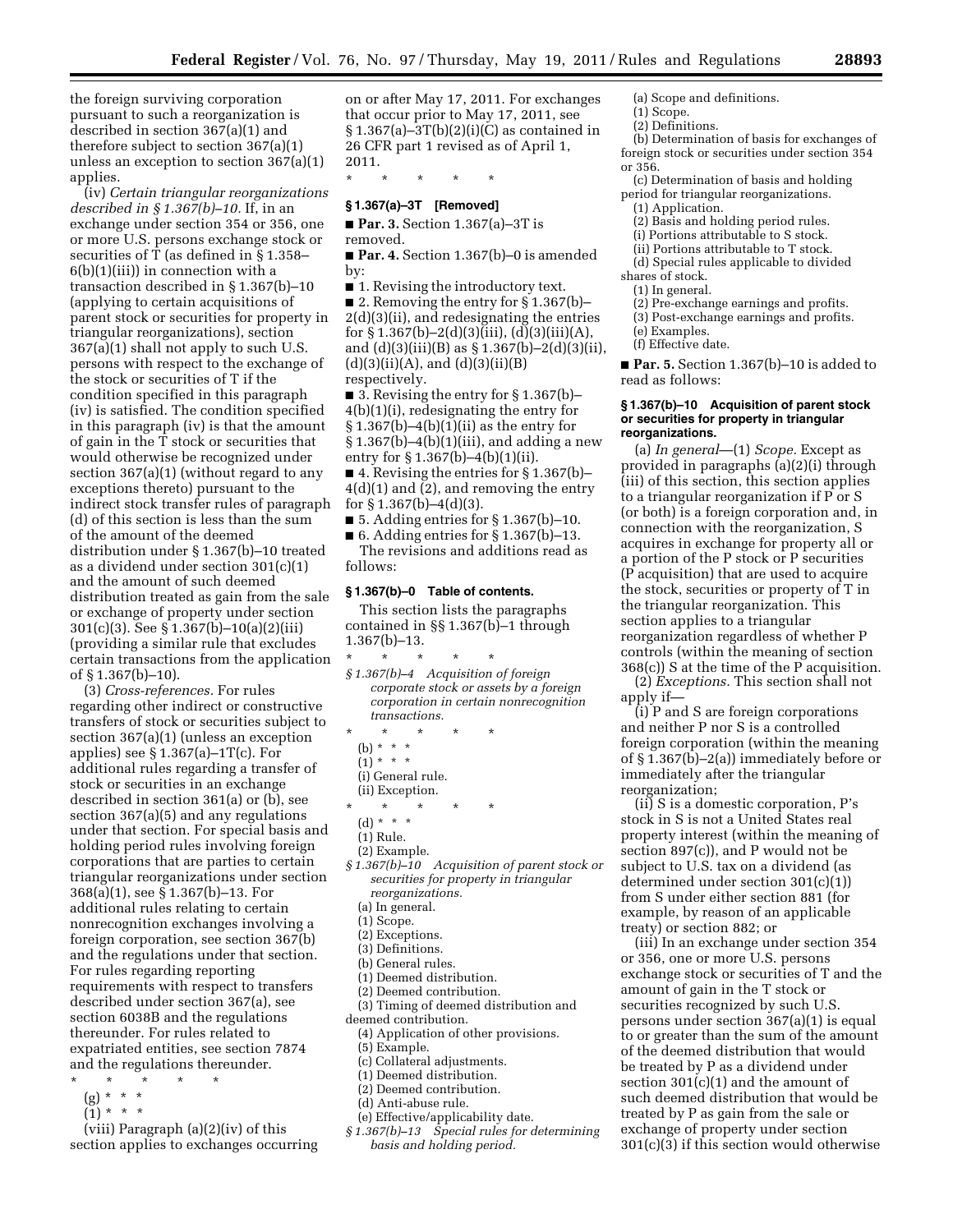apply to the triangular reorganization. See § 1.367(a)–3(a)(2)(iv) (providing a similar rule that excludes certain transactions from the application of

section 367(a)(1)). (3) *Definitions.* For purposes of this section, the following definitions apply:

(i) The terms *P, S,* and *T* have the meanings set forth in  $\S 1.358 - 6(b)(1)(i)$ , (ii), and (iii), respectively.

(ii) The term *property* has the meaning set forth in section 317(a), except that the term property also includes—

(A) A liability assumed by S to acquire the P stock or securities; and

(B) S stock (or any rights to acquire S stock) to the extent such S stock (or rights to acquire S stock) is used by S to acquire P stock or securities from a person other than P.

(iii) The term *security* means an instrument that constitutes a security for purposes of section 354 or 356.

(iv) The term *triangular reorganization* has the meaning set forth in § 1.358–6(b)(2).

(b) *General rules*—(1) *Deemed distribution.* If this section applies, adjustments shall be made that have the effect of a distribution of property (with no built-in gain or loss) from S to P under section 301 (deemed distribution). The amount of the deemed distribution shall equal the sum of the amount of money transferred by S, the amount of any liabilities that are assumed by  $\tilde{S}$  and constitute property, and the fair market value of other property transferred by S in the P acquisition in exchange for the P stock or P securities described in paragraph (i) or (ii), respectively, of this paragraph  $(b)(1)$ —

(i) P stock received by T shareholders or securityholders in an exchange to which section 354 or 356 applies.

(ii) P securities received by T shareholders or securityholders to the extent such securities are ''other property'' (within the meaning of section 356(d)).

(2) *Deemed contribution.* If this section applies, adjustments shall be made that have the effect of a contribution of property (with no builtin gain or loss) by P to S in an amount equal to the amount of the deemed distribution from S to P under paragraph (b)(1) of this section (deemed contribution).

(3) *Timing of deemed distribution and deemed contribution.* If P controls (within the meaning of section 368(c)) S at the time of the P acquisition, the adjustments described in paragraphs (b)(1) and (2) of this section shall be made as if the deemed distribution and deemed contribution, respectively, are

separate transactions occurring immediately before the P acquisition. If P does not control (within the meaning of section 368(c)) S at the time of the P acquisition, the adjustments described in paragraphs  $(b)(1)$  and  $(2)$  of this section shall be made as if the deemed distribution and deemed contribution, respectively, are separate transactions occurring immediately after P acquires control of S, but prior to the triangular reorganization.

(4) *Application of other provisions.*  Nothing in this section shall prevent the application of other provisions of the Internal Revenue Code from applying to the P acquisition. For example, section 304 may apply to the P acquisition. Furthermore, section 1001 or 267 may apply to S's transfer of property to acquire P stock or securities from P or a person other than P. In addition, generally applicable provisions that apply to triangular reorganizations, such as § 1.358–6 and § 1.1032–2, shall apply to the triangular reorganization in a manner consistent with S acquiring the P stock or securities in exchange for property from P or a person other than P, as the case may be.

(5) *Example.* The rules of this paragraph (b) are illustrated by the following example:

(i) *Facts.* P, a publicly traded domestic corporation, owns all of the outstanding stock of FS, a foreign corporation, and all of the outstanding stock of US1, a domestic corporation that is a member of the P consolidated group. US1 owns all of the outstanding stock of FT, a foreign corporation, the fair market value of which is \$100x. US1's basis in the FT stock is \$100x, such that there is a no built-in gain or loss in the FT stock. FS has earnings and profits in excess of \$100x. FS purchases \$100x of P stock from the public on the open market in exchange for \$100x of cash. Pursuant to foreign law, FT merges with and into FS in a triangular reorganization that qualifies under section 368(a)(1)(A) by reason of section 368(a)(2)(D). In an exchange to which section 354 applies, US1 exchanges all the outstanding stock of FT for the \$100x of P stock purchased by FS on the open market.

(ii) *Analysis.* The triangular reorganization is described in paragraph (a)(1) of this section. P is a domestic corporation and FS is a foreign corporation. In connection with FS purchasing the \$100x of P stock in exchange for property (cash), FS uses the P stock to acquire the FT property in a triangular reorganization, and US1 receives the P stock in an exchange to which section 354 applies. Furthermore, none of the exceptions of paragraphs (a)(2)(i) through (iii) of this section apply. Therefore, pursuant to paragraph  $(b)(1)$  of this section, adjustments are made that have the effect of a deemed distribution of property (with no built-in gain or loss) in the amount of \$100x from FS to P under section 301. Pursuant to paragraph (b)(2) of this section, adjustments are made

that have the effect of a deemed contribution of property (with no built-in gain or loss) in the amount of \$100x by P to FS. Pursuant to paragraph (b)(3) of this section, the adjustments described in paragraphs (b)(1) and (2) of this section are made as if the deemed distribution and deemed contribution, respectively, are separate transactions occurring immediately before  $FS's$  purchase of the  $\overline{P}$  stock on the open market. Generally applicable provisions apply to FS's purchase of the P stock on the open market (see, for example, section 304) and in determining certain tax consequences to P and FS as a result of the triangular reorganization (see, for example, § 1.358–6(d) and § 1.1032–2(c)).

(c) *Collateral adjustments.* This paragraph (c) provides additional rules that apply by reason of the deemed distribution and deemed contribution described in paragraphs (b)(1) and (b)(2), respectively, of this section.

(1) *Deemed distribution.* A deemed distribution described in paragraph (b)(1) of this section shall be treated as occurring for all purposes of the Internal Revenue Code. Thus, for example, the ordering rules of section 301(c) apply to characterize the deemed distribution to P as a dividend from the earnings and profits of S, return of stock basis, or gain from the sale or exchange of property, as the case may be. Furthermore, sections 902 or 959 may apply to the deemed distribution if S is a foreign corporation, and sections 881, 882, 897, 1442, or 1445 may apply to the deemed distribution if S is a domestic corporation. Appropriate corresponding adjustments shall be made to S's earnings and profits consistent with the principles of section 312.

(2) *Deemed contribution.* A deemed contribution described in paragraph (b)(2) of this section shall be treated as occurring for all purposes of the Internal Revenue Code. Thus, for example, appropriate adjustments shall be made to P's basis in the S stock.

(d) *Anti-abuse rule.* Appropriate adjustments shall be made pursuant to this section if, in connection with a triangular reorganization, a transaction is engaged in with a view to avoid the purpose of this section. For example, if S is created, organized, or funded to avoid the application of this section with respect to the earnings and profits of a corporation related (within the meaning of section 267(b)) to P or S, the earnings and profits of S will be deemed to include the earnings and profits of such related corporation for purposes of determining the consequences of the adjustments provided in this section, and appropriate corresponding adjustments will be made to account for the application of this section to the earnings and profits of such related corporation.